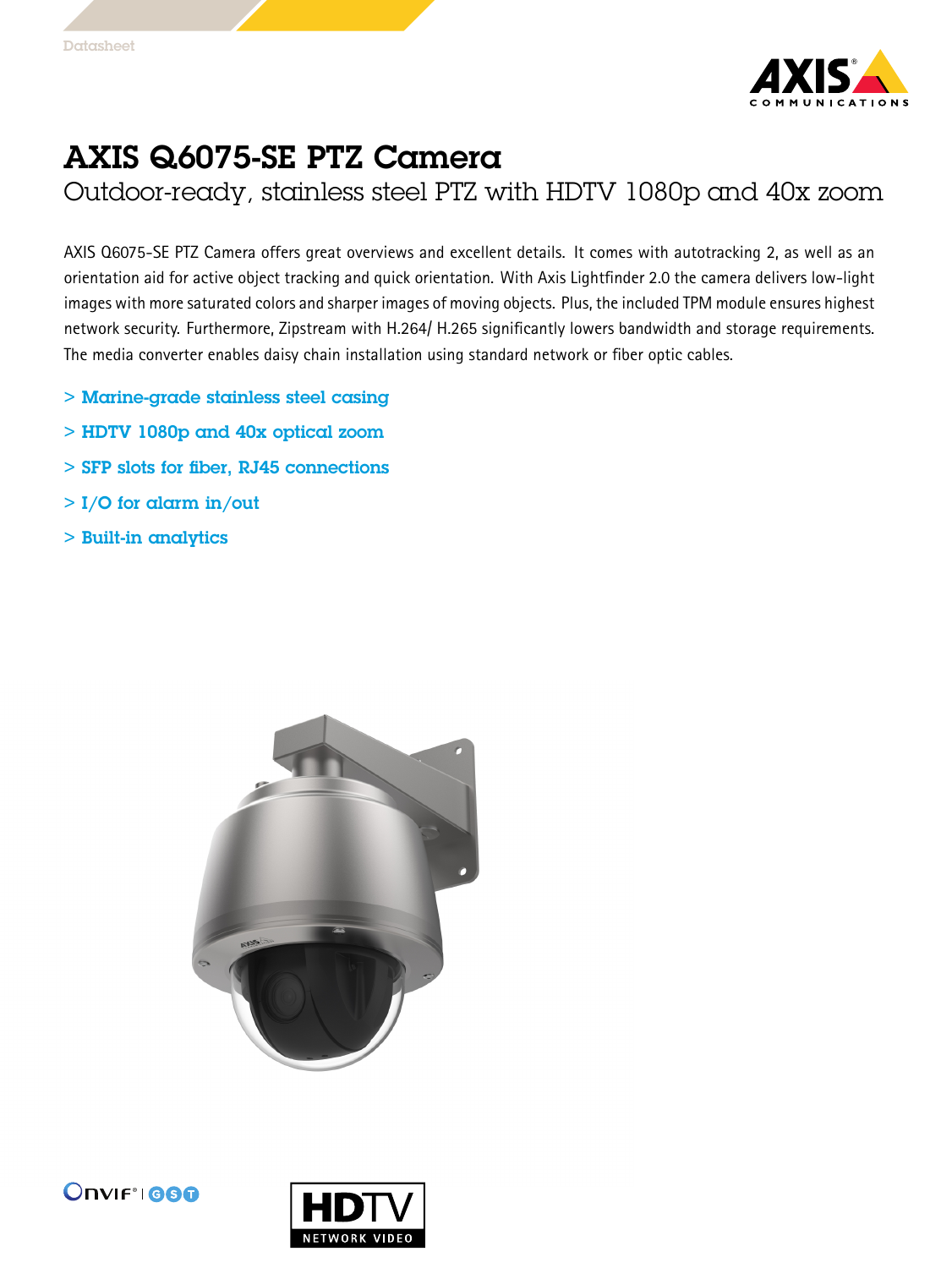## AXIS Q6075-SE PTZ Camera

| Models                                  | AXIS Q6075-SE 50 Hz<br>AXIS Q6075-SE 60 Hz                                                                                                                                                                                                                                                                                                                                                                                                 |
|-----------------------------------------|--------------------------------------------------------------------------------------------------------------------------------------------------------------------------------------------------------------------------------------------------------------------------------------------------------------------------------------------------------------------------------------------------------------------------------------------|
| Camera                                  |                                                                                                                                                                                                                                                                                                                                                                                                                                            |
| Image sensor                            | 1/2.8" progressive scan CMOS                                                                                                                                                                                                                                                                                                                                                                                                               |
| Lens                                    | 4.25-170 mm, F1.6-4.95<br>Horizontal field of view: 65.1°-2.00° (1080p)<br>Vertical field of view: 39.1°–1.18° (1080p)<br>Autofocus, auto-iris                                                                                                                                                                                                                                                                                             |
| Day and night                           | Automatically removable infrared-cut filter                                                                                                                                                                                                                                                                                                                                                                                                |
| Minimum<br>illumination                 | Color: 0.1 lux at 30 IRE, F1.6<br>B/W: 0.002 lux at 30 IRE, F1.6<br>Color: 0.15 lux at 50 IRE, F1.6<br>B/W: 0.003 lux at 50 IRE, F1.6                                                                                                                                                                                                                                                                                                      |
| Shutter speed                           | 1/11000 s to 1/3 s with 50 Hz<br>1/11000 s to 1/3 s with 60 Hz                                                                                                                                                                                                                                                                                                                                                                             |
| Pan/Tilt/Zoom                           | Pan: 360° endless, 0.05°-450°/s<br>Tilt: 220°, 0.05°-450°/s<br>Zoom: 40x optical, 12x digital, total 480x zoom<br>E-flip, 256 preset positions, tour recording (max 10, max<br>duration 16 minutes each), guard tour (max 100), control queue,<br>on-screen directional indicator, orientation aid PTZ, set new pan<br>0°, adjustable zoom speed, focus recall                                                                             |
| System on chip (SoC)                    |                                                                                                                                                                                                                                                                                                                                                                                                                                            |
| Model                                   | ARTPEC-7                                                                                                                                                                                                                                                                                                                                                                                                                                   |
| Memory                                  | 1024 MB RAM, 512 MB Flash                                                                                                                                                                                                                                                                                                                                                                                                                  |
| Compute<br>capabilities                 | Machine learning processing unit (MLPU)                                                                                                                                                                                                                                                                                                                                                                                                    |
| Video                                   |                                                                                                                                                                                                                                                                                                                                                                                                                                            |
| Video<br>compression                    | H.264 (MPEG-4 Part 10/AVC) Baseline, Main and High Profiles<br>H.265 (MPEG-H Part 2/HEVC) Main Profile<br>Motion JPEG                                                                                                                                                                                                                                                                                                                      |
| Resolution                              | HDTV 1080p 1920x1080 to 320x180                                                                                                                                                                                                                                                                                                                                                                                                            |
| Frame rate                              | Up to 50/60 fps (50/60 Hz) in HDTV 1080p                                                                                                                                                                                                                                                                                                                                                                                                   |
| Video streaming                         | Multiple, individually configurable streams in H.264, H.265 and<br>Motion JPEG<br>Axis Zipstream technology in H.264 and H.265<br>Controllable frame rate and bandwidth<br>VBR/ABR/MBR H.264/H.265                                                                                                                                                                                                                                         |
| lmage settings                          | Manual shutter time, compression, color, brightness, sharpness,<br>white balance, exposure control, exposure zones, fine tuning of<br>behavior at low light, rotation: 0°, 180°, text and image overlay,<br>polygon privacy masks, electronic image stabilization (EIS), freeze<br>on PTZ, automatic defog, backlight compensation, scene profiles<br>Wide Dynamic Range (WDR): Up to 120 dB depending on scene,<br>highlight compensation |
| Network                                 |                                                                                                                                                                                                                                                                                                                                                                                                                                            |
| Security                                | Password protection, IP address filtering, HTTPS <sup>a</sup> encryption,<br>IEEE 802.1x (EAP-TLS) <sup>a</sup> network access control, digest<br>authentication, user access log, centralized certificate<br>management, brute force delay protection, signed firmware,<br>secure boot, secure keystore (CC EAL4 certified), TPM (FIPS 140-2<br>certified)                                                                                |
| Supported<br>protocols                  | IPv4, IPv6 USGv6, ICMPv4/ICMPv6, HTTP, HTTP/2, HTTPS <sup>a</sup> ,<br>TLS <sup>a</sup> , QoS Layer 3 DiffServ, FTP, SFTP, CIFS/SMB, SMTP, mDNS<br>(Bonjour), UPnP®, SNMP v1/v2c/v3 (MIB-II), DNS/DNSv6, DDNS,<br>NTP, RTSP, RTP, SRTP, TCP, UDP, IGMP, RTCP, ICMP, DHCPv4/v6,<br>ARP, SOCKS, SSH, NTCIP, LLDP, CDP, MQTT, Syslog, Link-Local<br>address (ZeroConf)                                                                        |
| <b>System integration</b>               |                                                                                                                                                                                                                                                                                                                                                                                                                                            |
| Application<br>Programming<br>Interface | Open API for software integration, including VAPIX® and<br>AXIS Camera Application Platform; specifications at axis.com<br><b>One-Click Cloud Connection</b><br>ONVIF <sup>®</sup> Profile G, ONVIF® Profile S and ONVIF® Profile T,<br>specification at onvif.org                                                                                                                                                                         |
| Event conditions                        | Device status: above operating temperature, above or below<br>operating temperature, below operating temperature, fan failure,<br>IP address removed, network lost, new IP address, shock detected,<br>storage failure, system ready, within operating temperature<br>Edge storage: recording ongoing, storage disruption                                                                                                                  |

|                                 | I/O: digital input, manual trigger, virtual input<br>MQTT subscribe<br>PTZ: PTZ malfunctioning, PTZ movement, PTZ preset position<br>reached, PTZ readv<br>Scheduled and recurring: scheduled event<br>Video: live stream open                                                                                                                                                                                                            |
|---------------------------------|-------------------------------------------------------------------------------------------------------------------------------------------------------------------------------------------------------------------------------------------------------------------------------------------------------------------------------------------------------------------------------------------------------------------------------------------|
| <b>Event actions</b>            | Day/night mode, overlay text, video recording to edge storage,<br>pre- and post-alarm video buffering, send SNMP trap<br>PTZ: PTZ preset, start/stop quard tour<br>File upload via FTP, SFTP, HTTP, HTTPS network share and email<br>Notification via email, HTTP, HTTPS and TCP<br>MQTT publish                                                                                                                                          |
| Data streaming                  | Event data                                                                                                                                                                                                                                                                                                                                                                                                                                |
| Built-in<br>installation aids   | Pixel counter, leveling quide                                                                                                                                                                                                                                                                                                                                                                                                             |
| <b>Analytics</b>                |                                                                                                                                                                                                                                                                                                                                                                                                                                           |
| <b>AXIS Object</b><br>Analytics | Object classes: humans, vehicles<br>Trigger conditions: line crossing, object in area<br>Up to 10 scenarios<br>Metadata visualized with color-coded bounding boxes<br>Polygon include/exclude areas<br>Perspective configuration<br><b>ONVIF Motion Alarm event</b>                                                                                                                                                                       |
| Applications                    | Included<br>AXIS Object Analytics, AXIS Video Motion Detection,<br>AXIS Motion Guard, AXIS Fence Guard, AXIS Loitering Guard,<br>autotracking 2, active gatekeeper<br>Basic analytics (not to be compared with third-party analytics):<br>object removed, enter/exit detector, object counter<br>Supported<br>Support for AXIS Camera Application Platform enabling<br>installation of third-party applications, see <i>axis.com/acap</i> |
| General                         |                                                                                                                                                                                                                                                                                                                                                                                                                                           |
| Casing                          | IP66-, IP67-, NEMA 4X- and IK10-rated<br>Stainless steel casing (V4A, SAE 316L/UNS S31603/EN 1.4404),<br>nylon clear dome                                                                                                                                                                                                                                                                                                                 |
| Sustainability                  | PVC free                                                                                                                                                                                                                                                                                                                                                                                                                                  |
| Power                           | Camera consumption: Max 65 W<br>PSU: 24 V DC +/- 0.5 V, min 3.2 A (75 W)                                                                                                                                                                                                                                                                                                                                                                  |
| <b>Connectors</b>               | IP68-rated multiconnector for DC power, Ethernet<br>10BASE-T/100BASE-TX and I/O                                                                                                                                                                                                                                                                                                                                                           |
| Storage                         | Support for SD/SDHC/SDXC card<br>Support for SD card encryption<br>Support for recording to network-attached storage (NAS)<br>For SD card and NAS recommendations see axis.com                                                                                                                                                                                                                                                            |
| Operating<br>conditions         | -30 °C to 50 °C (-22 °F to 122 °F)<br>Maximum temperature according to NEMA TS 2 (2.2.7): 74 °C<br>(165 °F)<br>Humidity 10-100% RH (condensing)                                                                                                                                                                                                                                                                                           |
| Storage<br>conditions           | -40 °C to 65 °C (-40 °F to 149 °F)<br>Humidity 5–95% RH (non-condensing)                                                                                                                                                                                                                                                                                                                                                                  |
| Approvals                       | <b>EMC</b><br>EN 50121-4, IEC 62236-4, EN 55024, EN 55032 Class A, EN 55035,<br>EN 61000-3-2, EN 61000-3-3, EN 61000-6-1, EN 61000-6-2,<br>FCC Part 15 Subpart B Class A, ICES-3(A)/NMB-3(A), VCCI Class A,<br>RCM AS/NZS CISPR 32 Class A, KCC KN32 Class A, KN35<br>Safety<br>IEC/EN/UL 60950-1, IS 13252                                                                                                                               |
|                                 | IEC/EN/UL 60950-22, IEC/EN/UL 62368-1<br>Environment<br>IEC/EN 60529 IP66/IP67, IEC 60068-2-1, IEC 60068-2-2,<br>IEC 60068-2-6, IEC 60068-2-14, IEC 60068-2-27,<br>IEC 60068-2-78, IEC/EN 62262 IK10, NEMA 250 Type 4X,<br>NEMA TS 2 (2.2.7-2.2.9), MIL-STD 810G (Method 509)<br>Network<br>NIST SP500-267                                                                                                                                |
| Weight                          | 6.0 kg (13 lb)                                                                                                                                                                                                                                                                                                                                                                                                                            |
| <b>Dimensions</b>               | Ø224 x 256 mm (Ø8.82 x 10.1 in)                                                                                                                                                                                                                                                                                                                                                                                                           |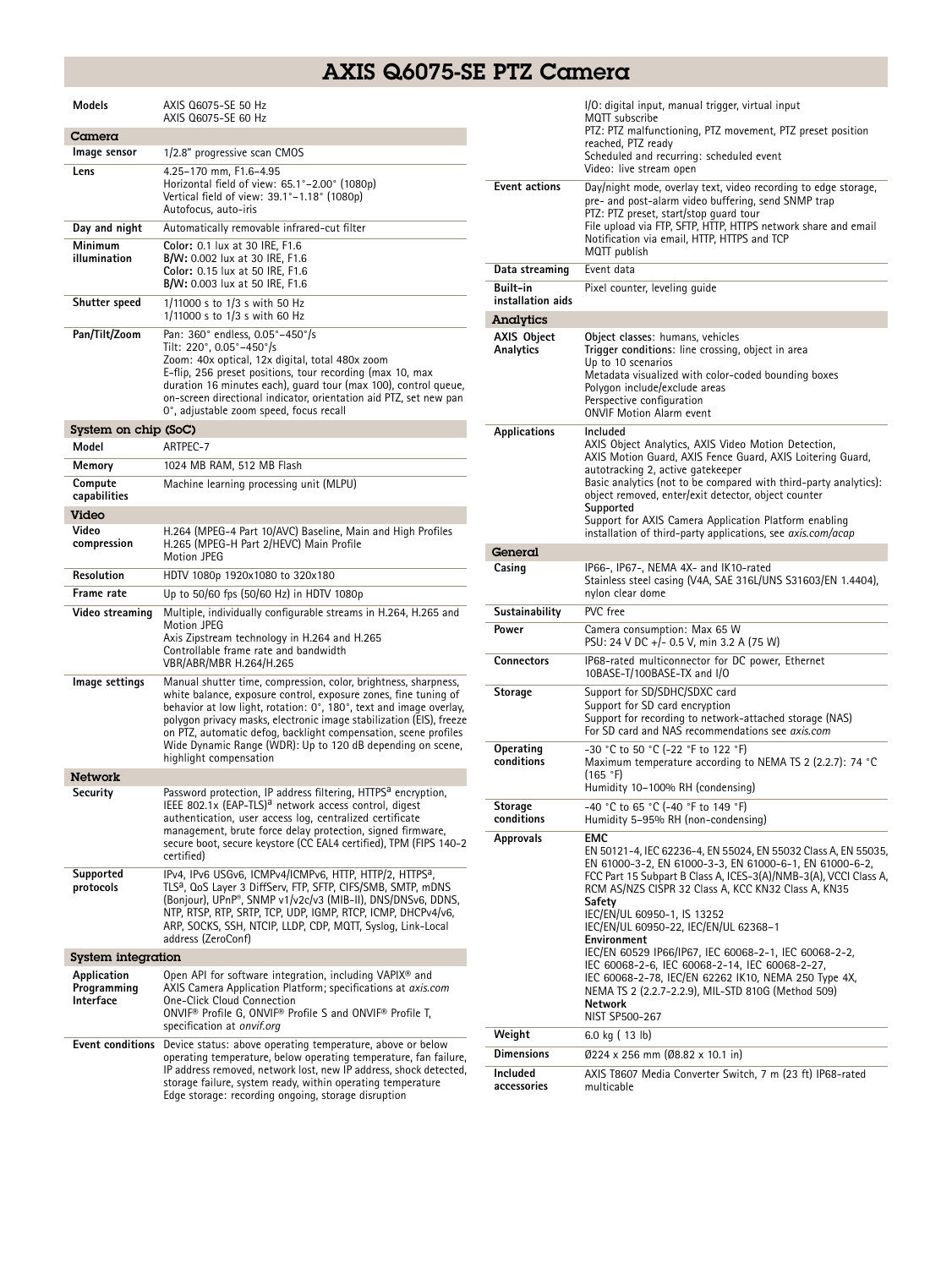|                                 | Installation Guide, Windows decoder 1-user license                                                                                                                                                                                                                      |
|---------------------------------|-------------------------------------------------------------------------------------------------------------------------------------------------------------------------------------------------------------------------------------------------------------------------|
| Optional<br>accessories         | AXIS T8008 Power Supply, AXIS T94A02D Pendant Kit,<br>AXIS T91F67 Pole Mount <sup>b</sup> , AXIS Q60-S Smoked Dome,<br>AXIS T8415 Wireless Installation Tool, AXIS T90 Illuminators,<br>AXIS T8310 Video Surveillance Control Board, multi-user decoder<br>license pack |
| Video<br>management<br>software | AXIS Companion, AXIS Camera Station, Video management<br>software from Axis' Application Development Partners available<br>on www.axis.com/yms                                                                                                                          |

| Languages | English, German, French, Spanish, Italian, Russian, Simplified<br>Chinese, Japanese, Korean, Portuguese, Traditional Chinese |
|-----------|------------------------------------------------------------------------------------------------------------------------------|
| Warranty  | 5-year warranty, see axis.com/warranty                                                                                       |

a. This product includes software developed by the OpenSSL Project for use in the<br>OpenSSL Toolkit. (openssl.org), and cryptographic software written by Eric Young<br>http://eav@cryptsoft.com.<br>b. Requires AXIS T91K61 Wall Moun